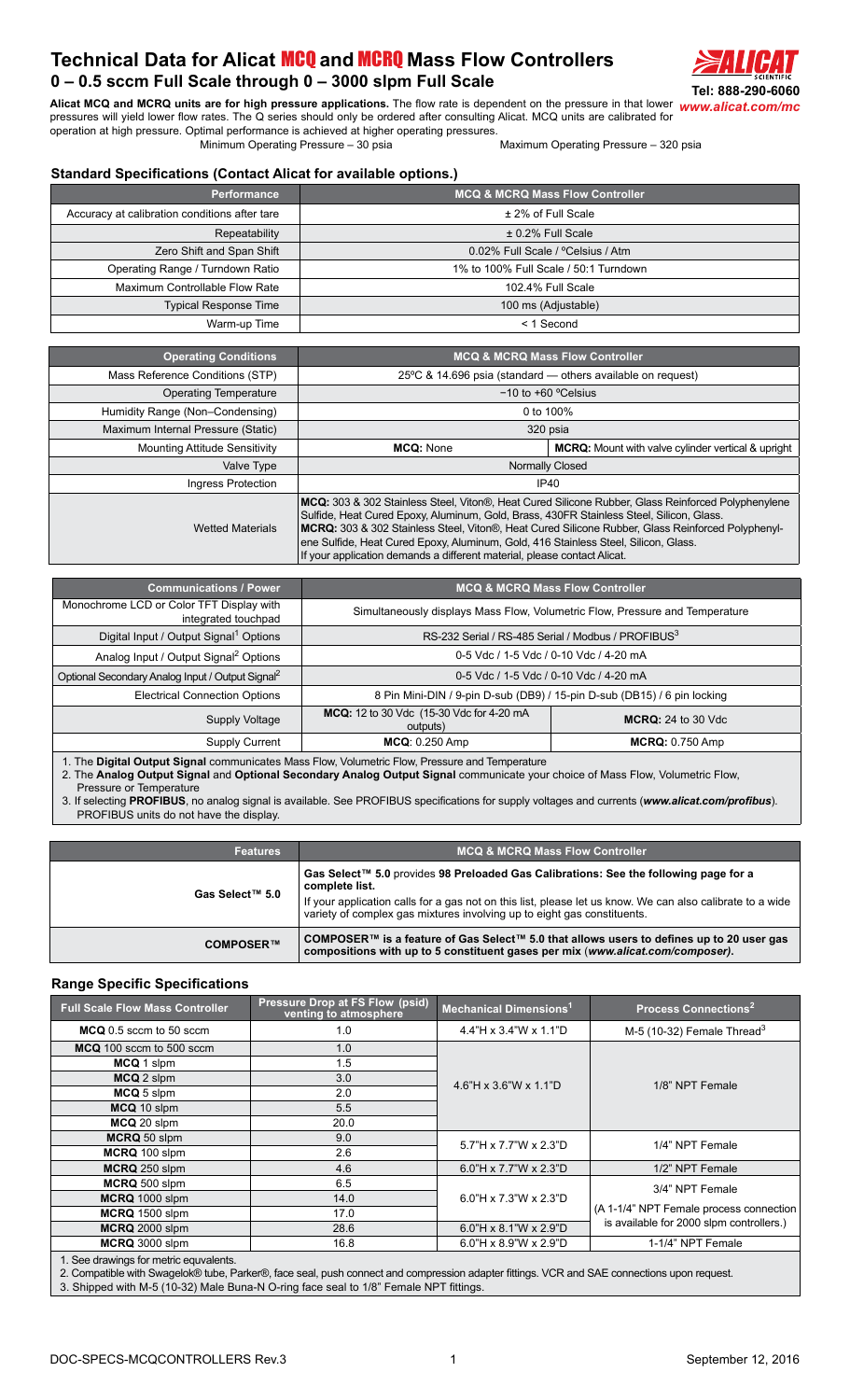

## **Alicat Gas Select™ 5.0 Preloaded Gases**

| <b>PURE NON-CORROSIVE GASES</b> |                               |                     |
|---------------------------------|-------------------------------|---------------------|
| Gas<br>Number                   | <b>Short</b><br>Name          | Long Name           |
| 14                              | C2H2                          | Acetylene           |
| 0                               | Air                           | Air                 |
| 1                               | Ar                            | Argon               |
| 16                              | i-C4H10                       | i-Butane            |
| 13                              | n-C4H10                       | n-Butane            |
| 4                               | CO <sub>2</sub>               | Carbon Dioxide      |
| 3                               | CO                            | Carbon Monoxide     |
| 60                              | D <sub>2</sub>                | Deuterium           |
| 5                               | C2H6                          | Ethane              |
| 15                              | C <sub>2</sub> H <sub>4</sub> | Ethylene (Ethene)   |
| $\overline{ }$                  | He                            | Helium              |
| 6                               | H <sub>2</sub>                | Hydrogen            |
| 17                              | Kr                            | Krypton             |
| 2                               | CH <sub>4</sub>               | Methane             |
| 10                              | <b>Ne</b>                     | Neon                |
| 8                               | N2                            | Nitrogen            |
| 9                               | <b>N2O</b>                    | Nitrous Oxide       |
| 11                              | Ο2                            | Oxygen              |
| 12                              | C <sub>3</sub> H <sub>8</sub> | Propane             |
| 19                              | SF6                           | Sulfur Hexafluoride |
| 18                              | Xe                            | Xenon               |

| <b>BREATHING GASES</b> |               |                                                               |
|------------------------|---------------|---------------------------------------------------------------|
| Gas<br><b>Number</b>   | Short<br>Name | <b>Long Name</b>                                              |
| 164                    | <b>EAN-32</b> | 32% O2 / 68% N2                                               |
| 165                    | EAN           | 36% O2 / 64% N2                                               |
| 166                    | <b>EAN-40</b> | 40% O2 / 60% N2                                               |
| 167                    | HeOx-20       | 20% O2 / 80% He                                               |
| 168                    | $HeOx-21$     | 21% O2 / 79% He                                               |
| 169                    | HeOx-30       | 30% O2 / 70% He                                               |
| 170                    | $HeOx-40$     | 40% O2 / 60% He                                               |
| 171                    | HeOx-50       | 50% O2 / 50% He                                               |
| 172                    | HeOx-60       | 60% O2 / 40% He                                               |
| 173                    | HeOx-80       | 80% O2 / 20% He                                               |
| 174                    | $HeOx-99$     | 99% O2 / 1% He                                                |
| 175                    | FA-40         | Enriched Air-40% O2                                           |
| 176                    | EA-60         | Enriched Air-60% O2                                           |
| 177                    | EA-80         | Enriched Air-80% O2                                           |
| 178                    | Metabol       | Metabolic Exhalant (16% O2/<br>78.04% N2 / 5% CO2 / 0.96% Ar) |

| <b>CHROMATOGRAPHY GASES</b> |                             |                  |
|-----------------------------|-----------------------------|------------------|
| Gas<br><b>Number</b>        | <b>Short</b><br><b>Name</b> | <b>Long Name</b> |
| 29                          | P-5                         | 5% CH4 / 95% Ar  |
| 206                         | $P-10$                      | 10% CH4 90% Ar   |

| WELDING GASES |                    |                                       |
|---------------|--------------------|---------------------------------------|
| Gas<br>Number | Short<br>Name      | Long Name                             |
| 23            | $C-2$              | 2% CO2 / 98% Ar                       |
| 22            | $C-8$              | 8% CO2 / 92% Ar                       |
| 21            | $C-10$             | 10% CO2 / 90% Ar                      |
| 140           | $C-15$             | 15% CO2 / 85% Ar                      |
| 141           | $C-20$             | 20% CO2 / 80% Ar                      |
| 20            | $C-25$             | 25% CO2 / 75% Ar                      |
| 142           | $C-50$             | 50% CO2 / 50% Ar                      |
| 24            | $C-75$             | 75% CO2 / 25% Ar                      |
| 25            | $He-25$            | 25% He / 75% Ar                       |
| 143           | He-50              | 50% He / 50% Ar                       |
| 26            | He-75              | 75% He / 25% Ar                       |
| 144           | He-90              | 90% He / 10% Ar                       |
| 27            | A1025              | 90% He / 7.5% Ar / 2.5% CO2           |
| 28            | Star <sub>29</sub> | Stargon CS 90% Ar /<br>8% CO2 / 2% O2 |

| <b>PURE CORROSIVES*</b>                     |                               |                               |  |  |
|---------------------------------------------|-------------------------------|-------------------------------|--|--|
| Gas<br><b>Number</b>                        | <b>Short</b><br><b>Name</b>   | <b>Long Name</b>              |  |  |
| 32                                          | NH <sub>3</sub>               | Ammonia                       |  |  |
| 80                                          | 1Butene                       | Butylene (1-Butene)           |  |  |
| 81                                          | cButene                       | Cis-Butene<br>(cis-2-butene)  |  |  |
| 82                                          | iButene                       | Iso-Butene                    |  |  |
| 83                                          | tButene                       | Trans-Butene                  |  |  |
| 84                                          | COS                           | Carbonyl Sulfide              |  |  |
| 33                                          | Cl <sub>2</sub>               | Chlorine                      |  |  |
| 85                                          | CH3OCH3                       | Dimethylether                 |  |  |
| 34                                          | H <sub>2</sub> S              | Hydrogen Sulfide (H2S)        |  |  |
| 31                                          | NF3                           | NF3 (Nitrogen<br>Trifluoride) |  |  |
| 30                                          | <b>NO</b>                     | NO (Nitric Oxide)             |  |  |
| 36                                          | C <sub>3</sub> H <sub>6</sub> | Propylene (Propylene)         |  |  |
| 86                                          | SiH4                          | Silane (SiH4)                 |  |  |
| 35                                          | SO <sub>2</sub>               | Sulfur Dioxide                |  |  |
| *Pure Corrosive gases are only available on |                               |                               |  |  |

**S-Series instruments that are compatible with these gases.**

**Gas numbers 33 and 35 require special valves on controllers. Request at time of order.**

| <b>BIOREACTOR GASES</b> |                      |                   |
|-------------------------|----------------------|-------------------|
| Gas<br><b>Number</b>    | <b>Short</b><br>Name | <b>Long Name</b>  |
| 145                     | Bio-5M               | 5% CH4 / 95% CO2  |
| 146                     | Bio-10M              | 10% CH4 / 90% CO2 |
| 147                     | <b>Bio-15M</b>       | 15% CH4 / 85% CO2 |
| 148                     | Bio-20M              | 20% CH4 / 80% CO2 |
| 149                     | Bio-25M              | 25% CH4 / 75% CO2 |
| 150                     | Bio-30M              | 30% CH4 / 70% CO2 |
| 151                     | Bio-35M              | 35% CH4 / 65% CO2 |
| 152                     | Bio-40M              | 40% CH4 / 60% CO2 |
| 153                     | <b>Bio-45M</b>       | 45% CH4 / 55% CO2 |
| 154                     | Bio-50M              | 50% CH4 / 50% CO2 |
| 155                     | Bio-55M              | 55% CH4 / 45% CO2 |
| 156                     | Bio-60M              | 60% CH4 /40% CO2  |
| 157                     | Bio-65M              | 65% CH4 /35% CO2  |
| 158                     | Bio-70M              | 70% CH4 / 30% CO2 |
| 159                     | <b>Bio-75M</b>       | 75% CH4 / 25% CO2 |
| 160                     | Bio-80M              | 80% CH4 / 20% CO2 |
| 161                     | Bio-85M              | 85% CH4 / 15% CO2 |
| 162                     | Bio-90M              | 90% CH4 / 10% CO2 |
| 163                     | Bio-95M              | 95% CH4 / 5% CO2  |

| <b>LASER GASES</b>   |                              |                                     |  |
|----------------------|------------------------------|-------------------------------------|--|
| Gas<br><b>Number</b> | Short<br>Name                | <b>Long Name</b>                    |  |
| 179                  | $LG-4.5$                     | 4.5% CO2 / 13.5% N2 / 82% He        |  |
| 180                  | LG-6                         | 6% CO2 / 14% N2 / 80% He            |  |
| 181                  | $LG-7$                       | 7% CO2 / 14% N2 / 79% He            |  |
| 182                  | LG-9                         | 9% CO2 / 15% N2 / 76% He            |  |
| 183                  | HeNe-9                       | 9% Ne / 91% He                      |  |
| 184                  | $LG-9.4$                     | 9.4% CO2 / 19.25% N2 /<br>71.35% He |  |
|                      |                              |                                     |  |
|                      | <b>O2 CONCENTRATOR GASES</b> |                                     |  |
| Gas<br><b>Number</b> | Short<br>Name                | Long Name                           |  |
| 197                  | $OCG-89$                     | 89% O2/7% N2/4% Ar                  |  |
| 198                  | $OCG-93$                     | 93% O2 / 3% N2 / 4% Ar              |  |
| 199                  | $OCG-95$                     | 95% O2 / 1% N2 / 4% Ar              |  |

| <b>REFRIGERANTS*</b>                              |                      |                                              |  |
|---------------------------------------------------|----------------------|----------------------------------------------|--|
| Gas<br>Number                                     | <b>Short</b><br>Name | <b>Long Name</b>                             |  |
| 100                                               | $R-11$               | Trichlorofluoromethane                       |  |
| 101                                               | R-115                | Chloropentafluoroethane                      |  |
| 102                                               | $R-116$              | Hexafluoroethane                             |  |
| 103                                               | R-124                | Chlorotetrafluoroethane                      |  |
| 104                                               | $R-125$              | Pentafluoroethane                            |  |
| 105                                               | R-134A               | Tetrafluoroethane                            |  |
| 106                                               | $R-14$               | Tetrafluoromethane                           |  |
| 107                                               | R-142b               | Chlorodifluoroethane                         |  |
| 108                                               | R-143a               | Trifluoroethane                              |  |
| 109                                               | R-152a               | Difluoroethane                               |  |
| 110                                               | $R-22$               | Difluoromonochloromethane                    |  |
| 111                                               | R-23                 | Trifluoromethane                             |  |
| 112                                               | $R-32$               | Difluoromethane                              |  |
| 113                                               | RC-318               | Octafluorocyclobutane                        |  |
| 114                                               | <b>R-404A</b>        | 44% R-125 / 4% R-134A / 52%<br><b>R-143A</b> |  |
| 115                                               | R-407C               | 23% R-32 / 25% R-125 / 52%<br>R-134A         |  |
| 116                                               | <b>R-410A</b>        | 50% R-32 / 50% R-125                         |  |
| 117                                               | R-507A               | 50% R-125 / 50% R-143A                       |  |
| *Refrigerant gases are only available on S-Series |                      |                                              |  |

**instruments that are compatible with these gases.**

| <b>FUEL GASES</b>    |                             |                                                                                              |  |
|----------------------|-----------------------------|----------------------------------------------------------------------------------------------|--|
| Gas<br><b>Number</b> | <b>Short</b><br><b>Name</b> | <b>Long Name</b>                                                                             |  |
| 185                  | Syn Gas-1                   | $40\%$ H2 + 29% CO + 20% CO2 +<br>11% CH4                                                    |  |
| 186                  | Syn Gas-2                   | $64\%$ H2 + 28% CO + 1% CO2 +<br>7% CH4                                                      |  |
| 187                  | Syn Gas-3                   | $70\%$ H <sub>2</sub> + $4\%$ C <sub>O</sub> + $25\%$ C <sub>O<sub>2</sub> +</sub><br>1% CH4 |  |
| 188                  | Syn Gas-4                   | 83%H2+14%CO+3%CH4                                                                            |  |
| 189                  | Nat Gas-1                   | 93% CH4/3% C2H6/1% C3H8/2%<br>N <sub>2</sub> /1%CO <sub>2</sub>                              |  |
| 190                  | Nat Gas-2                   | 95% CH4 / 3% C2H6 / 1% N2 / 1%<br>CO <sub>2</sub>                                            |  |
| 191                  | Nat Gas-3                   | 95.2% CH4 / 2.5% C2H6 / 0.2%<br>C3H8/0.1%C4H10/1.3%N2/<br>$0.7\%$ CO <sub>2</sub>            |  |
| 192                  | Coal Gas                    | 50% H2 / 35% CH4 / 10% CO / 5%<br>C <sub>2</sub> H <sub>4</sub>                              |  |
| 193                  | <b>Fndo</b>                 | 75% H <sub>2</sub> + 25% N <sub>2</sub>                                                      |  |
| 194                  | HHO                         | 66.67% H2 / 33.33% O2                                                                        |  |
| 195                  | $HD-5$                      | LPG 96.1% C3H8 / 1.5% C2H6 /<br>0.4% C3H6 / 1.9% n-C4H10                                     |  |
| 196                  | HD-10                       | LPG 85% C3H8 / 10% C3H6 / 5%<br>n-C4H10                                                      |  |

| <b>STACK GASES</b> |                      |                                             |  |  |
|--------------------|----------------------|---------------------------------------------|--|--|
| Gas<br>Number      | <b>Short</b><br>Name | <b>Long Name</b>                            |  |  |
| 200                | $FG-1$               | 2.5% O2 / 10.8% CO2 / 85.7% N2<br>$/1\%$ Ar |  |  |
| 201                | $FG-2$               | 2.9% O2 / 14% CO2 / 82.1% N2<br>/ 1% Ar     |  |  |
| 202                | $FG-3$               | 3.7% O2 / 15% CO2 / 80.3% N2<br>$/1\%$ Ar   |  |  |
| 203                | $FG-4$               | 7% O2 / 12% CO2 / 80% N2 /<br>1% Ar         |  |  |
| 204                | $FG-5$               | 10% O2 / 9.5% CO2 / 79.5% N2<br>$/1\%$ Ar   |  |  |
| 205                | $FG-6$               | 13% O2 / 7% CO2 / 79% N2 /<br>1% Ar         |  |  |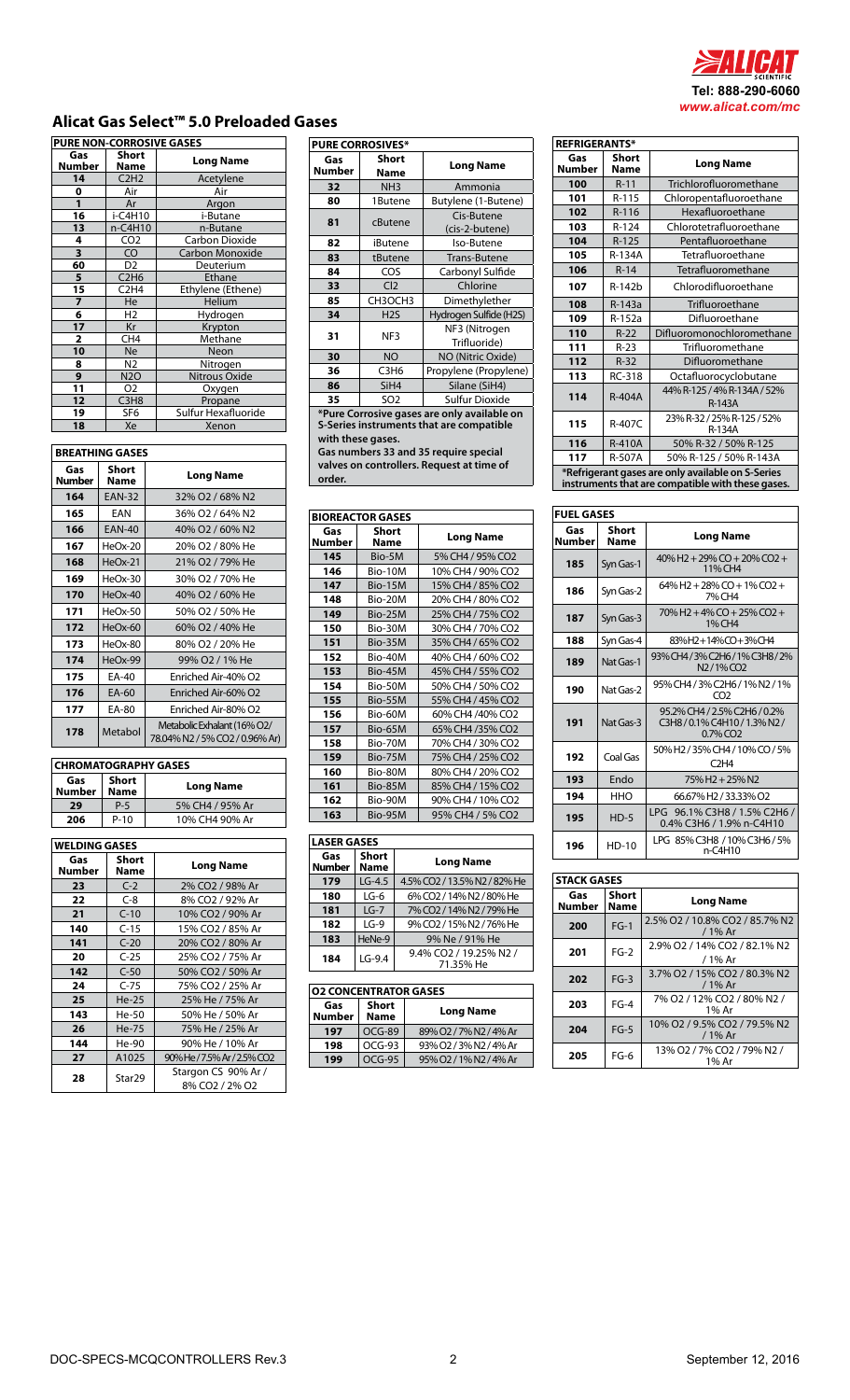



100 sccm to 20 slpm approximate weight: 1.2 lb



MCRQ 50 slpm to 100 slpm approximate weight: 9.0 lb.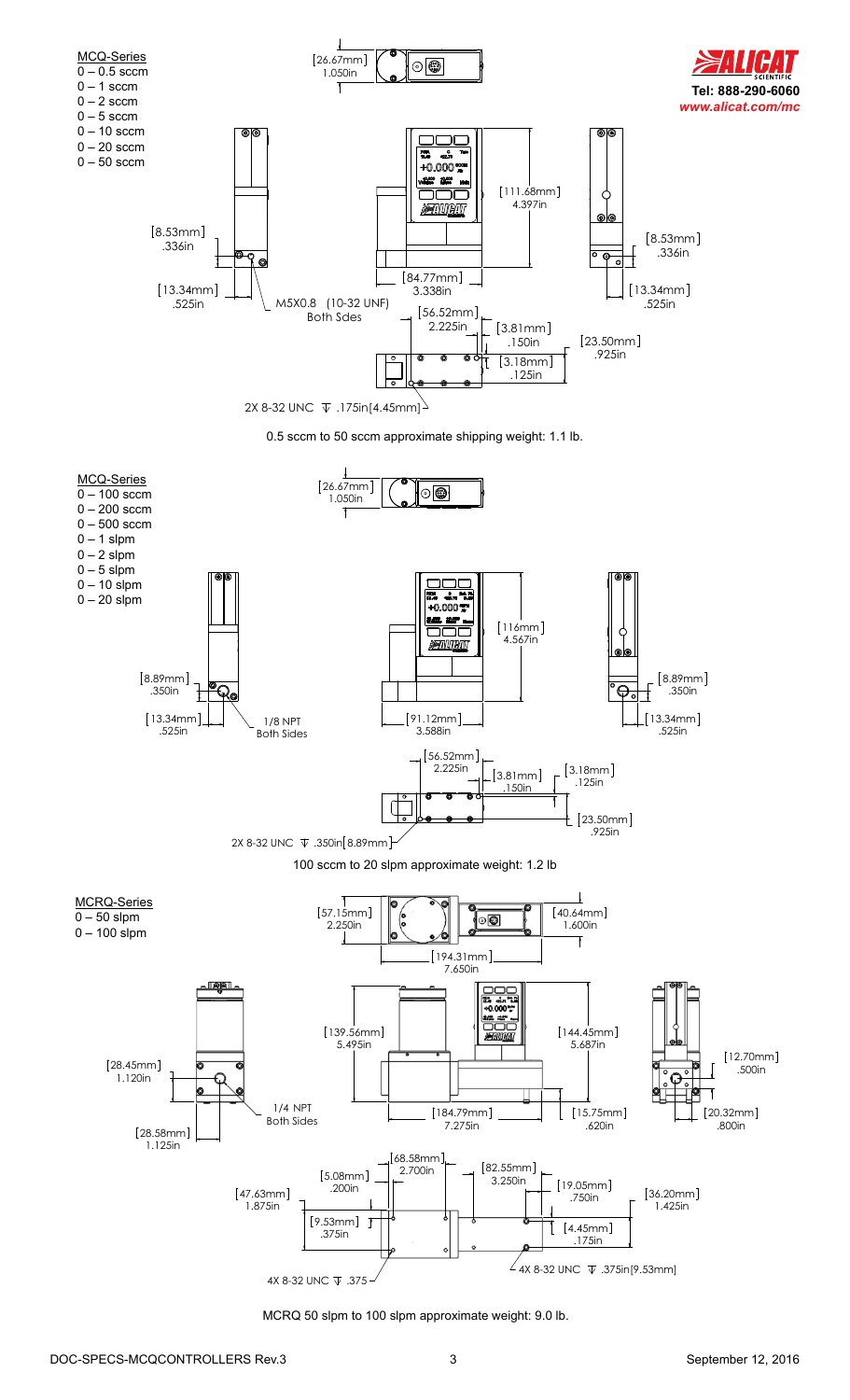